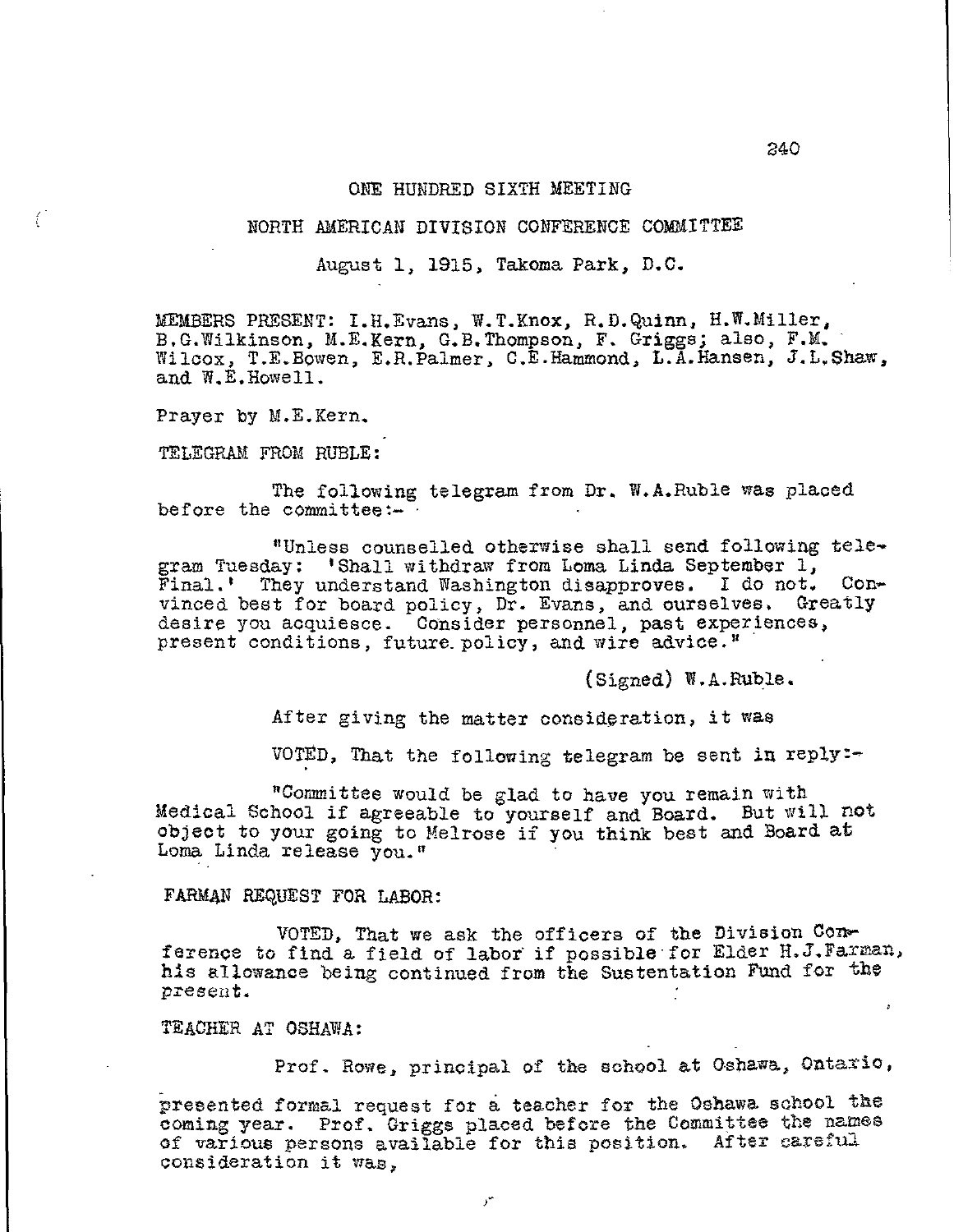f

VOTED, That we recommend to the Eastern Canadian Union the name of Brother H.S,Miller, of Graysville, Tennessee, as teacher for the Oshawa school, and in the event of his connecting with the school that the Division Conference appropriate \$100.00 towards his transportation.

Adjourned.

I.H.Evans, Chairman,

G. B. Thompson, Secretary.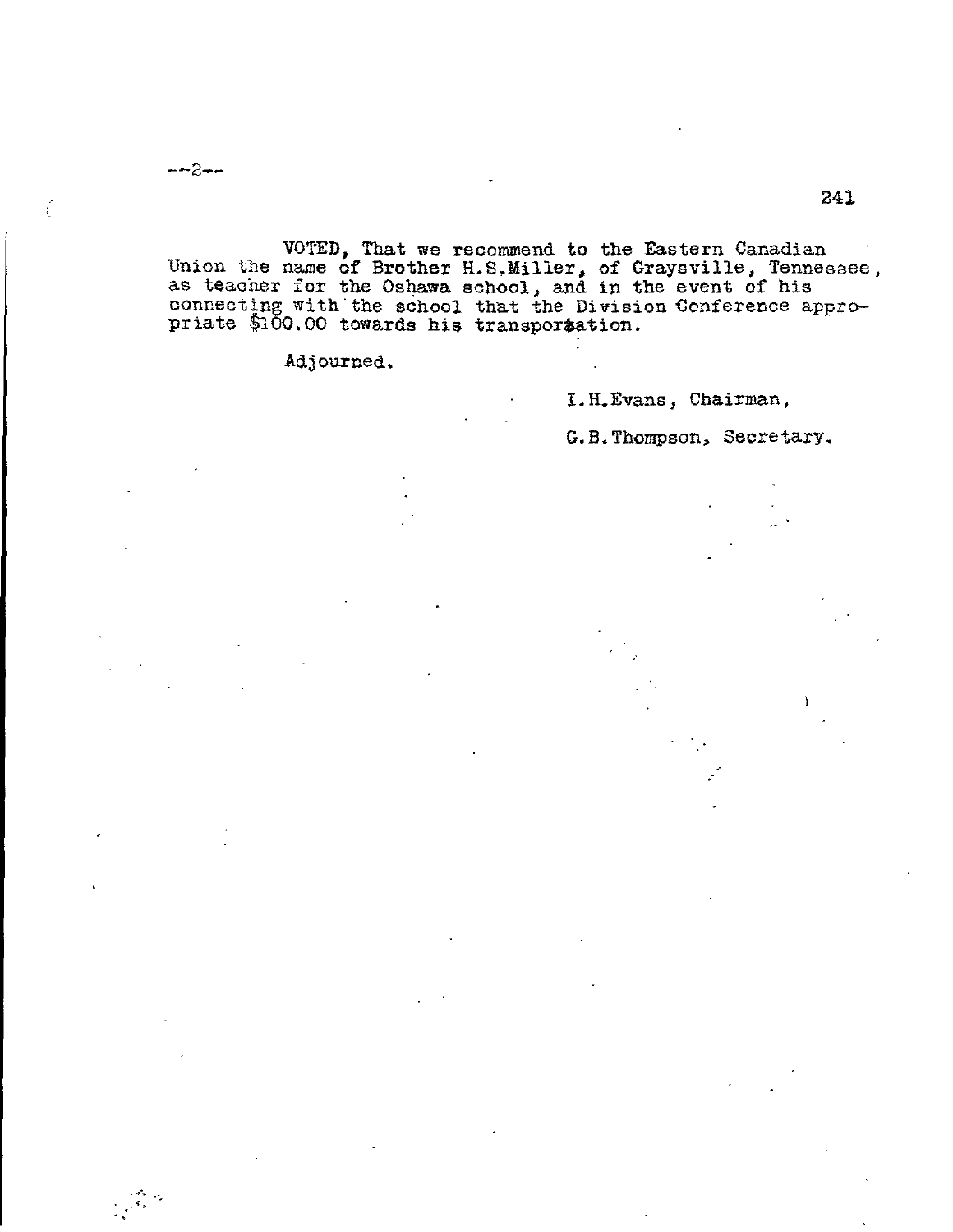# ONE HUNDRED SEVENTH MEETING OF THE

# NORTH AMERICAN DIVISION CONFERENCE COMMITTEE

August 5, 1915, Takoma Park,D.C.

MEMBERS PRESENT: I H Evans, W T Knox, G B Thompson, M E Kern, and L A Hansen.

REINHOLD . SWEDEN:

A communication was presented from Elder R. R. Reinhcle. requesting that as we have been unable to locate hjm in any con ference here in the Division in which to labor, that we pay the transportation of him and his family to Sweden.

VOTED, That inasmuch as we have been unable to place Brother Reinhold in any conference, that we pay the transportation of Lim and his family to Sweden, with the understanding that we will not be called on for further financial aid.

Adjourned.

I H Evans, Chairman, G B Thompson, Secretary.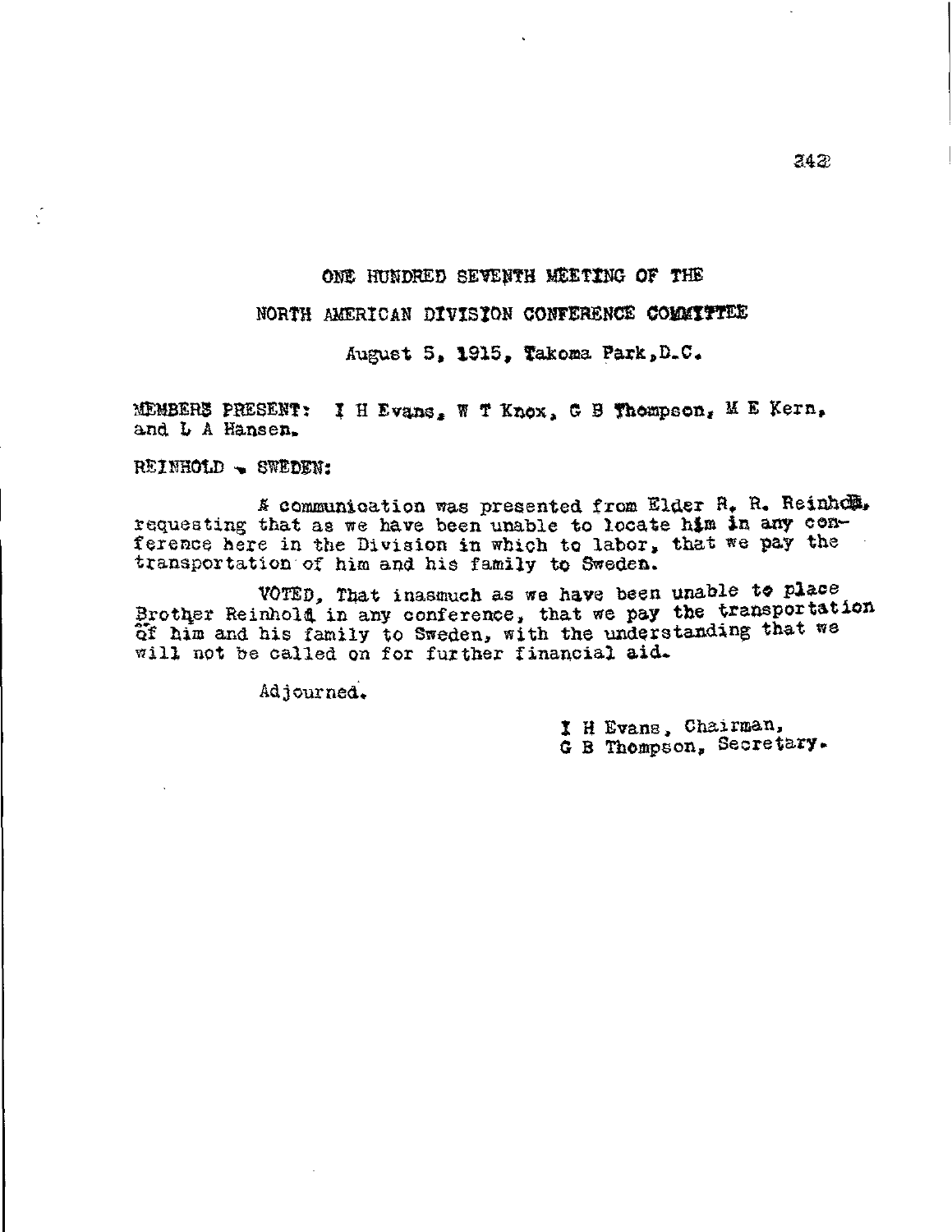# 242a

## ONE HUNDRED EIGHTH MEETING OF THE

# NORTH AMERICAN DIVISION CONFERENCE COMMITTEE

August 19, 1915.

MEMBERS PRESENT:  $I$  H Evans, W T Knox, W W Prescott, N Z Town, M E Kern, F Griggs; also L A Hansen, Miss Edith Graham, T E Bowen.

Prayer by N Z Town.

VOTED, That we invite G B Starr and wife to accept the call to connect with the Northern Illinois Conference, with a view of laboring in the city of Chicago.

VOTED, That we ask the Educational Department to endeavor to find a place for F W Field in connection with some educational institution, and that we ask the Western Washington Conference and the North Pacific Union to care for him until such a place is found.

VOTED, That a committee of four be appointed, to,.act with the Chairman, to outline a program for the two days<sup>1</sup> convention to be held at the Panama Exposition grounds following the Autumn Council. Named: I H Evans, W T Knox, F Griggs, G B Thompson, W W Prescott.

Adjourned,

I H Evans, Chairman, T E Bowen, Secty pro tem.

#### ONE HUNDRED NINTH MEETING OF THE

NORTH AMERICAN DIVISION CONFERENCE COMMYTTEE

#### August 22, 1915.

MEMBERS PRESENT: I H Evans, W T Knox, W W Prescott, M E Kern, F Grisgs, N Z Town; also L A Hansen, T E Bowen.

Prayer by W T Knox.

VOTED, That the Western New York ponference, the Atlantic Union and the North American Division be asked to share equally in meeting \$225, or about one half of T B Westbrook's recent expenses incurred because of his wife's breakdown in health and his necessary removal from Northern New England to Colorado.

Adjourned. The Evans, Chairman,

T E Bowen, Sec'y pro tem.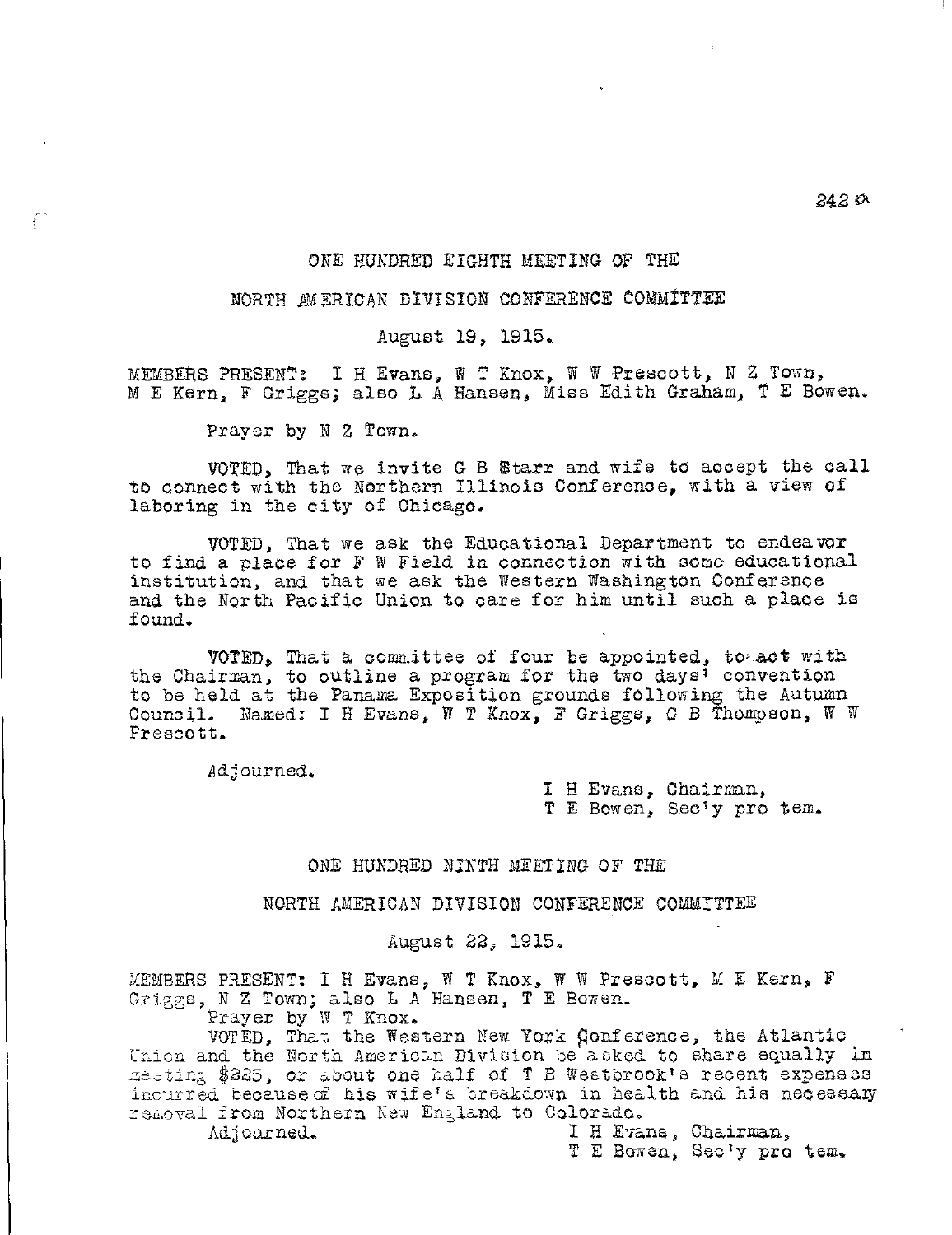# ONE HUNDRED TENTH MEETING OF THE

# NORTH AMERICAN DIVISION CONFERENCE COMMITTEE

August 23, 1915, Takoma Park,D.C.

MEMBERS PRESENT: I H Evans, W T Knox, M E Kern, Frederick Griggs; also W E Howell, N Z Town, L A Hansen, Miss Edith M. Graham.

Prayer by W E Howell.

 $\mathbf{w} = \mathbf{w}$ 

VOTED, That Mrs. I H Evans be employed to assist in  $pres$ paring Missionary Volunteer Lessons, and that she be paid accord ing to the time put in.

VOTED, That Professor C L Benson's salary be paid for six months from June 14, 1915.

VOTED, That Matilda Erickson take the place of Prdfessor C L Benson as joint editor of the **Church** Officers' Gazette.

Adjourned.

 $\mathcal{L}^{\mathbb{Z}}$ 

I H Evans, Chairman; W E Howell, Secretary pro tem.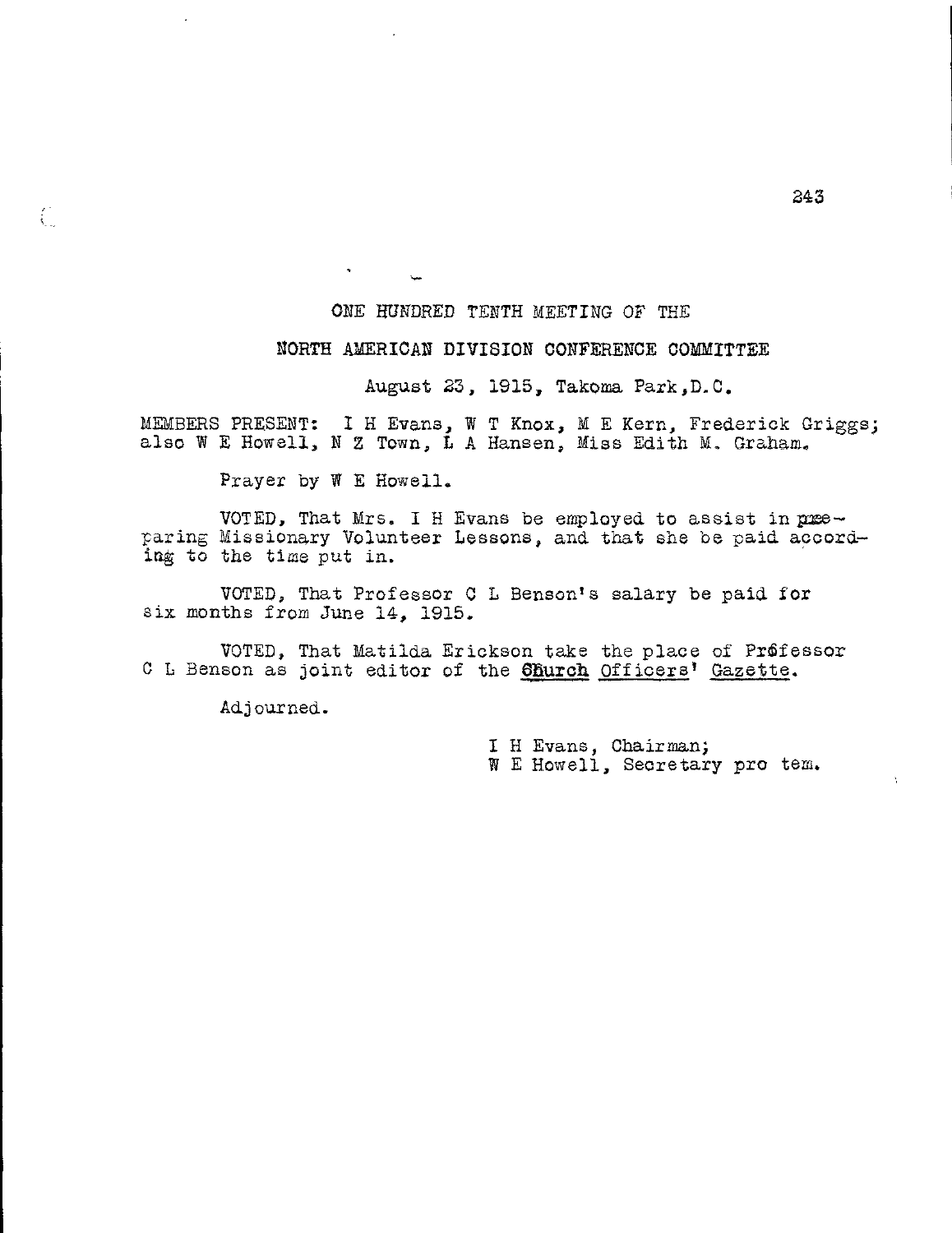# ONE HUNDRED ELEVENTH MEETING OF THE

# NORTH AMERICAN DIVISION CONFERENCE COMMITTEE

August 24, 1915.

MEMBERS PRESENT: I H Evans' w T Knox; G B Thompson, J L Shaw, M E Kern, Dr. H W Miller, F Griggs; also, T E Bowen, W E Howell, Miss E M Hraham, L A Hansen, N Z Town.

Prayer by J L Shaw.

LE ROY FROOM:

÷

The following action of the General Conference committee, taken July 28 in reference to Brother LeRoy Froom, was considered:

"Whereas, One of the most pressing needs in the East is for workers along editorial lines; and

\*Whereas, The Pacific Press Publishing Association has volunteered to assist by taking into their editorial rooms young men recommended to them by the General Conference Committee, for training in editorial work, it was-

"Voted, That we recommend Le Roy Froom, of the Chesapeake Conference, as one adapted for this line of work in the East, after some training, and that we request that the North American Division secure his release, to connect with the editorial department at the Pacific Press."

After careful consideration and some discussion of the question it was finally

VOTED, That we concur in the above request of the General Conference Committee, and that we ask the Columbia Union Conference to secure from the Chesapeake Conference the release of Brother LeRoy Froom at such time as will be consistent with the work which he has in hand.

## INVITATIONS TO COUNCIL:

After considering a number of requests which have come from various parts of the field looking toward a larger number attending the Council than was invited by the Committee at the meeting held at Loma Linda, it was

VOTED, That we ask the Chairman to write to the various Union Conference presidents in the Division, calling their attention to the action of the Committee inviting all conference presidents to attend the Council, and suggest to them that the scope

244